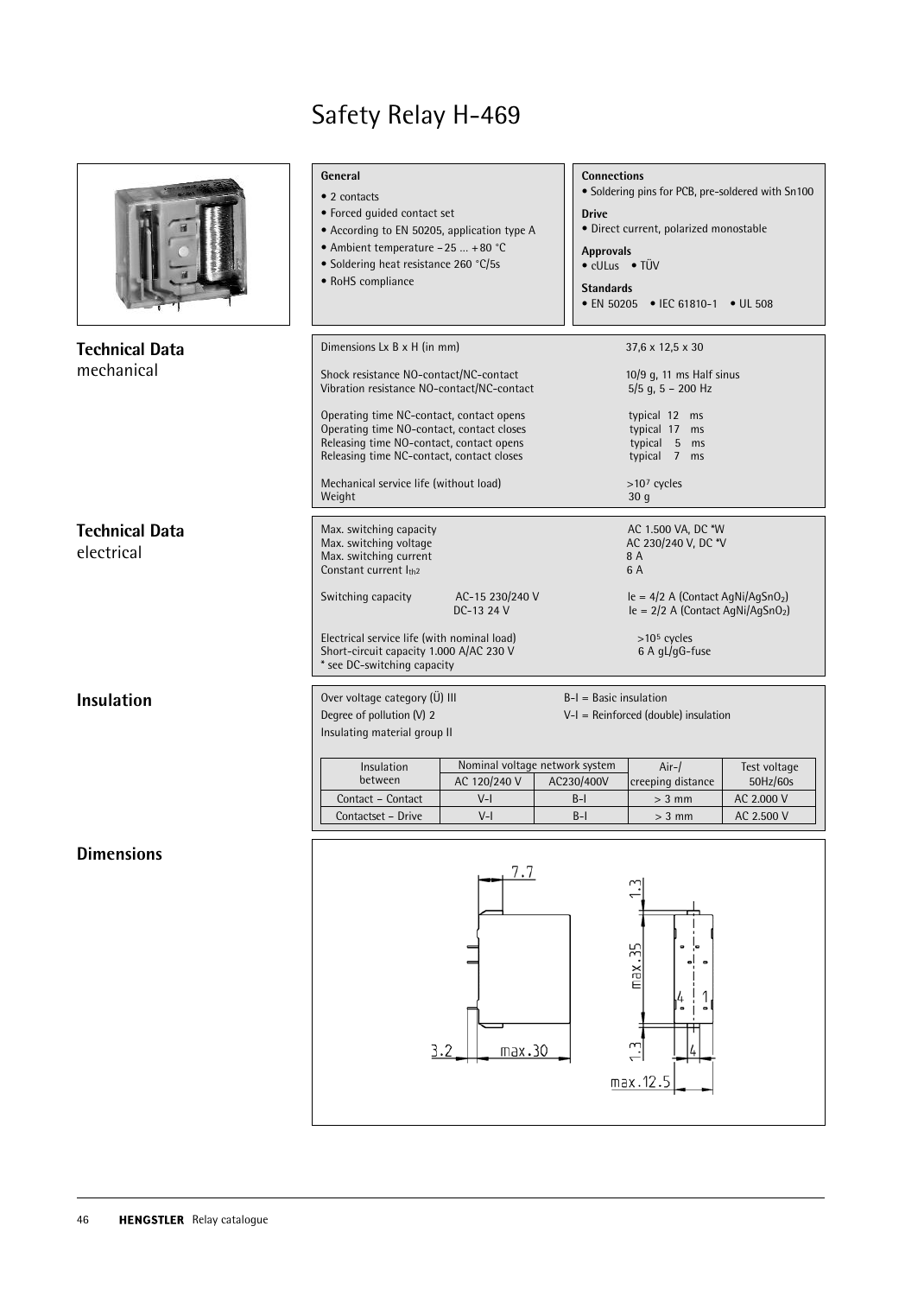



| Contactset table                                       | Number of contacts | AqNi         | AqNi       | AgSnO <sub>2</sub> | AgSnO <sub>2</sub> | Contact material  |  |  |
|--------------------------------------------------------|--------------------|--------------|------------|--------------------|--------------------|-------------------|--|--|
|                                                        | NO/NC/NO-contacts  | $+0.2$ µm Au | $+2$ um Au | $+0.2$ µm Au       | $+2$ um Au         |                   |  |  |
|                                                        | 110                | 001          | 004        | 005                | 006                | Contactset number |  |  |
| All values at ambient temperature Tu = 20 $^{\circ}$ C |                    |              |            |                    |                    |                   |  |  |

|            |                                                        | 110        | 001         | 004     | 005     | 006     | Contactset number |             |
|------------|--------------------------------------------------------|------------|-------------|---------|---------|---------|-------------------|-------------|
|            | All values at ambient temperature Tu = 20 $^{\circ}$ C |            |             |         |         |         |                   |             |
| Coil table | Coil-No.                                               | Resistance | Resistance- | $U_1/V$ | $U_2/V$ | $U_3/V$ | $U$ rück $/V$     | Printing    |
|            |                                                        | $R/\Omega$ | tolerance±  |         |         |         |                   | $U_{nom}/V$ |
|            | 1118                                                   | 85         | 7%          | 4,5     | 14,6    | 42      | 1,2               | 6           |
|            | 1113                                                   | 315        | 8%          | 8,8     | 28,0    | 82      | 2,3               | 12          |
|            | 1109                                                   | 1.300      | 7%          | 18,0    | 57,0    | 170     | 4,7               | 24          |
|            | 1105                                                   | 4.850      | 10%         | 36,1    | 109,2   | 330     | 9,1               | 48          |
|            | 1084                                                   | 6.140      | 10%         | 40,6    | 122,6   | 369     | 10,1              | 60          |
|            | 1002                                                   | 18.855     | 14%         | 74,3    | 212,1   | 641     | 17,6              | 110         |
|            |                                                        |            |             |         |         |         |                   |             |

 Minimum operating voltage with consideration of coil self heating  $\frac{1}{\frac{1}{\frac{1}{\cdots}}}}$ 

Thermal restricted maximum coil voltage

Maximum admissible coil voltage to realize a contact gap of > 0.5 mm also at a contact fault

U<sub>rück</sub>: Releasing voltage

# **Running types**

| Further coils are possible and available |                                |                       |       |          |         |                      |  |  |
|------------------------------------------|--------------------------------|-----------------------|-------|----------|---------|----------------------|--|--|
| Article-No.                              | <b>Type key</b>                | Printing<br>$U_{nom}$ | $U_1$ | $U_2$ /V | $U_3/V$ | $U_{\text{riick}}/V$ |  |  |
| 469-1002                                 | HDZ-43469/11-001113-110/001.00 | <b>DC 12 V</b>        | 8,8   | 28.0     | 82      | 2,3                  |  |  |
| 469-1003                                 | HDZ-43469/11-001109-110/001.00 | DC $24V$              | 18,0  | 57,0     | 170     | 4,7                  |  |  |
| 469-1007                                 | HDZ-43469/11-001002-110/001.00 | <b>DC 110 V</b>       | 74,3  | 212,1    | 641     | 17,6                 |  |  |
| 469-1009                                 | HDZ-43469/11-001113-110/004.00 | DC 12 V               | 8.8   | 28.0     | 82      | 2,3                  |  |  |
| 469-1010                                 | HDZ-43469/11-001109-110/004.00 | DC $24V$              | 18,0  | 57,0     | 170     | 4,7                  |  |  |
| 469-1012                                 | HDZ-43469/11-001105-110/004.00 | DC 48 V               | 36,1  | 109.2    | 330     | 9,1                  |  |  |
| 469-1033                                 | HDZ-43469/11-001118-110/005.00 | $DC$ 6 V              | 4,5   | 14.6     | 42      | 1,2                  |  |  |
| 469-1062                                 | HDZ-43469/11-001109-110/001.00 | DC $24V$              | 18,0  | 57.0     | 170     | 4,7                  |  |  |
|                                          |                                |                       |       |          |         |                      |  |  |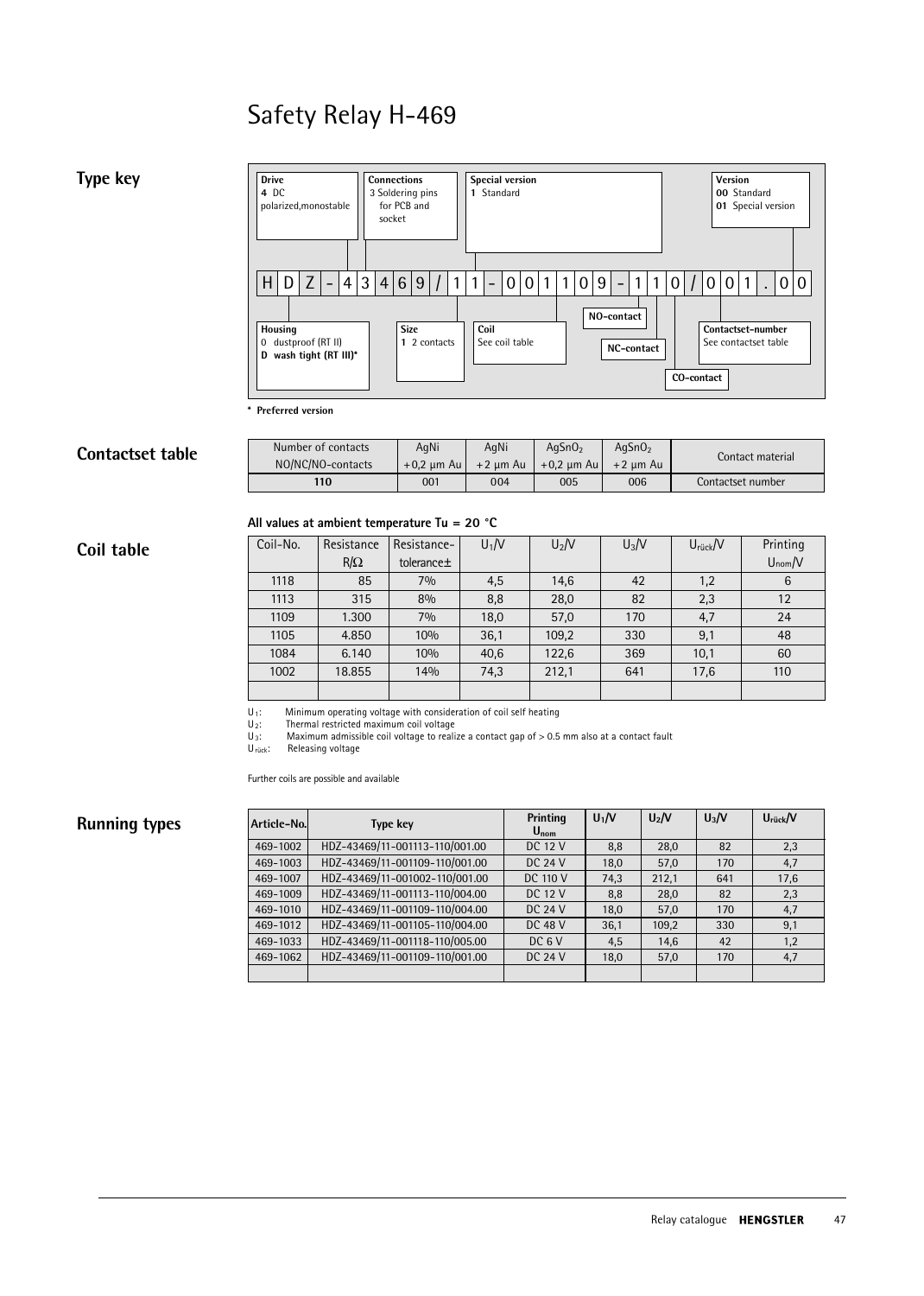

Article-No.: 469-8009